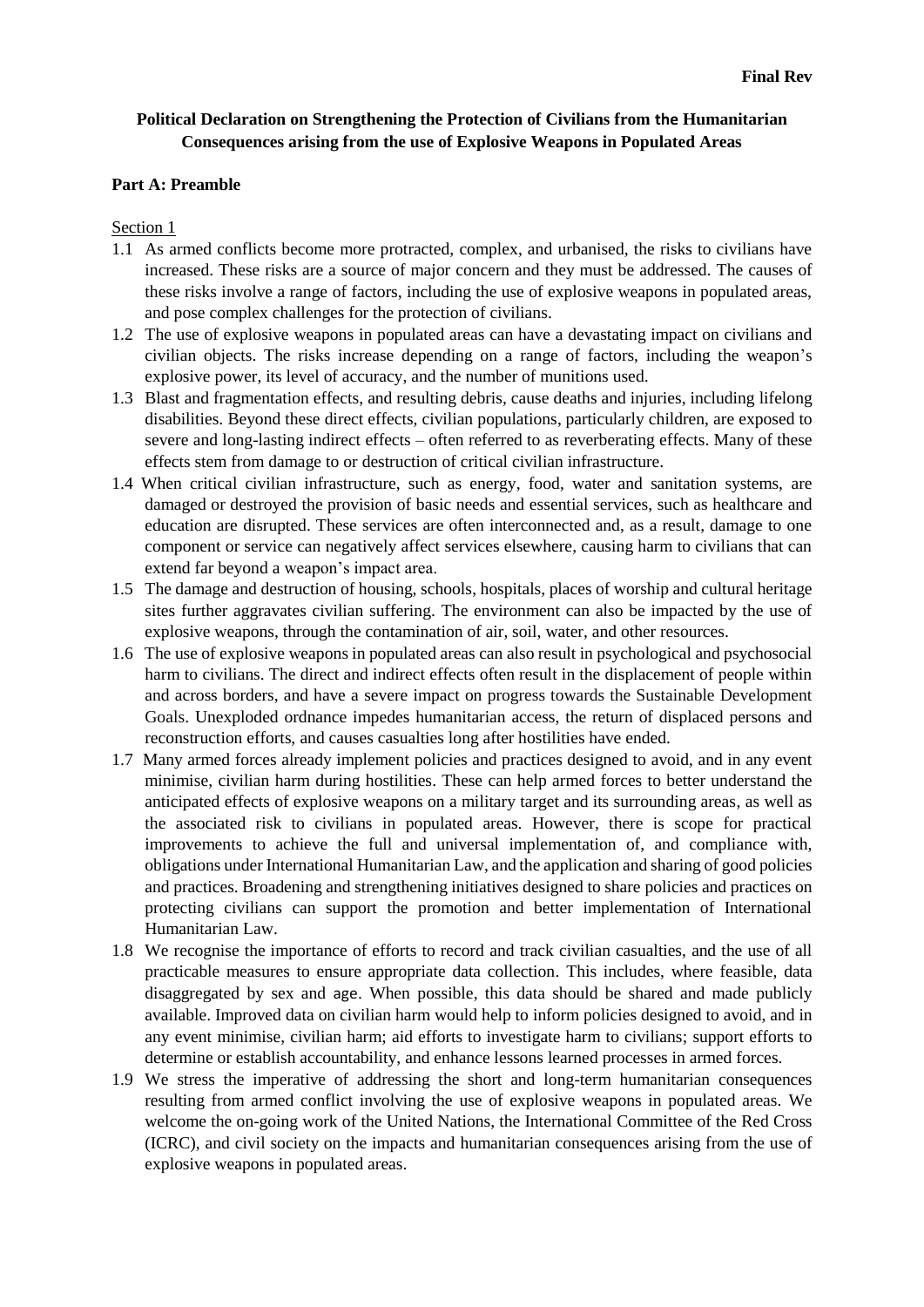1.10 We also welcome work to empower, amplify, and integrate the voices of all those affected, including women and girls, and we encourage further research into the gendered impacts of the use of explosive weapons.

# Section 2

- 2.1 We reaffirm our obligations under applicable international law, including International Humanitarian Law and International Human Rights Law, and related commitments. These include our obligations to hold accountable those responsible for violations, and our commitment to end impunity.
- 2.2 Existing International Humanitarian Law provides the legal framework to regulate the conduct of armed conflict. It is applicable to the use of explosive weapons in all situations of armed conflict, and to all parties to an armed conflict, including both State and non-State armed groups. We stress the importance of full compliance with International Humanitarian Law as a means to protect civilians and civilian objects and to avoid, and in any event minimise, civilian harm when conducting military operations, in particular within populated areas.
- 2.3 We recall the obligations on all parties to armed conflict to comply with International Humanitarian Law under all circumstances, including when conducting military operations in populated areas. We recall in particular the obligation to distinguish between combatants and civilians as well as between civilian objects and military objectives at all times in the conduct of military operations, and to direct attacks only against military objectives. We recall further the prohibitions against indiscriminate and disproportionate attacks, and the obligation to take all feasible precautions in attack and against the effects of attacks. We also recall the obligations under International Humanitarian Law related to the general protection of civilians against dangers arising from military operations, and allowing and facilitating rapid and unimpeded passage of humanitarian relief for civilians in need.
- 2.4 We condemn tactics designed to exploit the proximity of civilians or civilian objects to military objectives in populated areas, as well as the use of improvised explosive devices directed against civilians or civilian objects, and other violations of International Humanitarian Law, including by non-State armed groups, which further exacerbate the risks to civilians and are of grave concern.
- 2.5 While there is no general prohibition against the use of explosive weapons, any use of explosive weapons must comply with International Humanitarian Law.
- 2.6 We strongly condemn any attacks directed against civilians, other protected persons and civilian objects, including civilian evacuation convoys, as well as indiscriminate shelling and the indiscriminate use of explosive weapons.
- 2.7 We welcome the work of the United Nations Security Council and the General Assembly to strengthen the protection of civilians during armed conflict and to strengthen compliance with International Humanitarian Law. In this regard, we recall UNSC and UNGA Resolutions dealing with the protection of civilians in armed conflicts.

# **Part B: Operative Section**

Committed to strengthening the protection of civilians and civilian objects during and after armed conflict, addressing the humanitarian consequences arising from armed conflict involving the use of explosive weapons in populated areas, and strengthening compliance with and improving the implementation of applicable International Humanitarian Law, we will:

### Section 3

3.1 Implement, and, where necessary, review, develop or improve national policy and practice with regard to the protection of civilians during armed conflict involving the use of explosive weapons in populated areas.